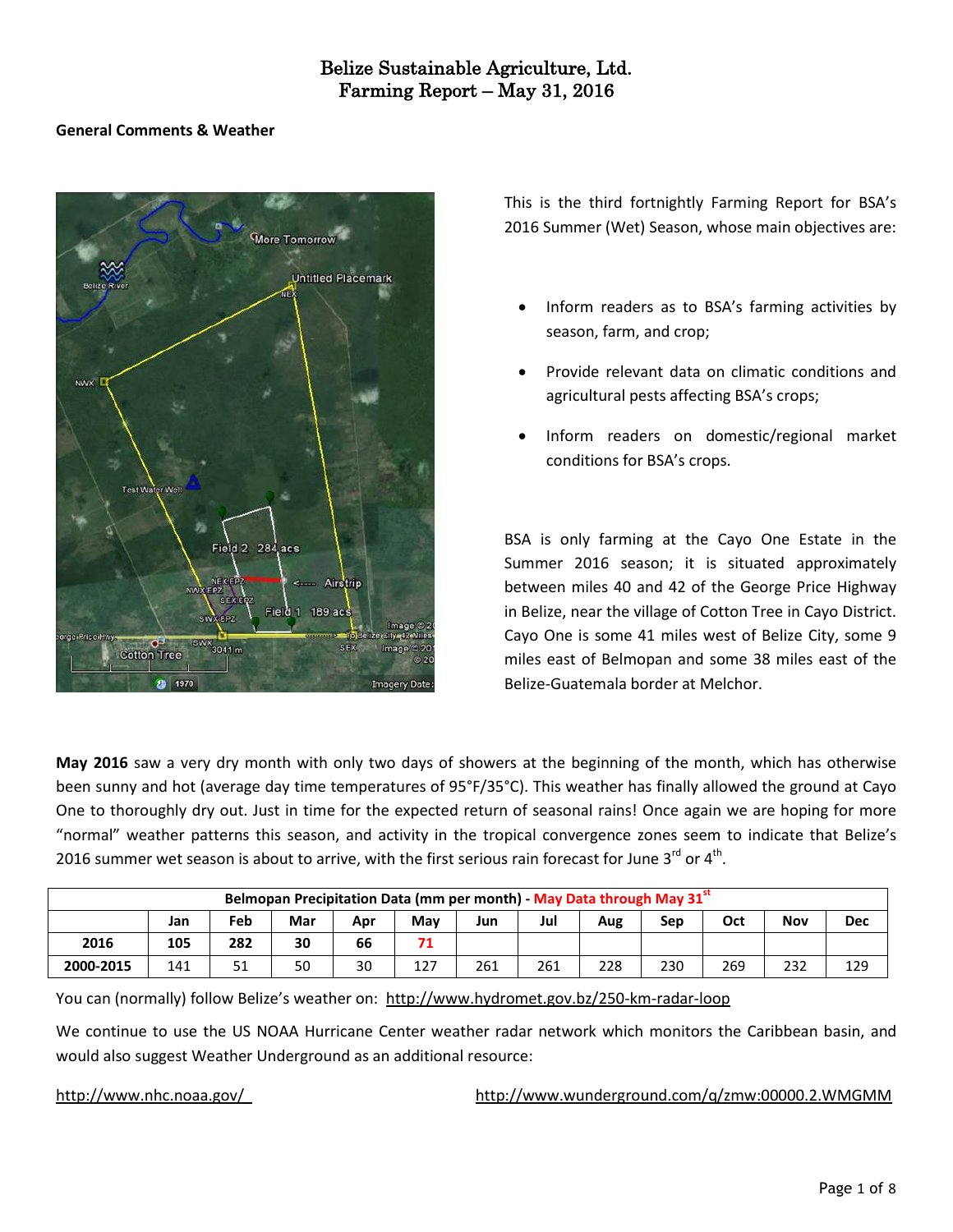**Cayo One** ~ 473 acres (100% non-irrigated)

### **Farm Operations**

#### Land Preparations

Preparations for the 2016 farming season were completed on schedule on May 26<sup>th</sup>. Fields 1 (189 acres) and 2 (284 acres) having undergone the following (the fields are delineated in the map above):

1. Ploughing: 2. Disking: 3. Raking: using a harrow and a mechanical root rake 4. Planing/Levelling: using a locally manufactured apparatus 5. Disking (2): 6. Fertilizer Spreading: 7. Disking (3): Mid/Late May 8. Planing Levelling: Only on field 2 9. Harrowing:

The Raking requirement was due to heavy weed build-up during the Winter 2015/2016 as there was no crop planted during that season owing to extremely heavy rains in late 2015.

The extra (third) disking was due to the heavy rutting in parts of Field 1 as a result of the excessive rains in the last days of the 2015 Harvest.

The Land/Planing/Levelling work should begin to improve surface drainage at Cayo One, and additional work of this nature will be carried out prior to each crop over the next several years.

Work is almost complete on the first phase of the airstrip at Cayo One. This is planned on eventually being a 3,000 foot tarmacked strip (Runways 10/28), 40 feet wide, with an additional 40 feet safety zone on either side of the strip. For 2016 the dimensions will be limited to a 2,000 foot strip that is 20 feet wide and has an all-weather surface. The strip will only be usable this year for crop-dusting activities. However, this on farm crop-dusting strip should substantially pay for itself in 2016 through savings in ferrying crop dusters back and forth from the local airfield (compared with our 2015 costs).

### Seed Selection & Planting

BSA has chosen to plant most of its acreage in one seed variety, with the balance allocated to two trials (the third trial previously chosen was abandoned as the local seed dealer could not ensure timely delivery).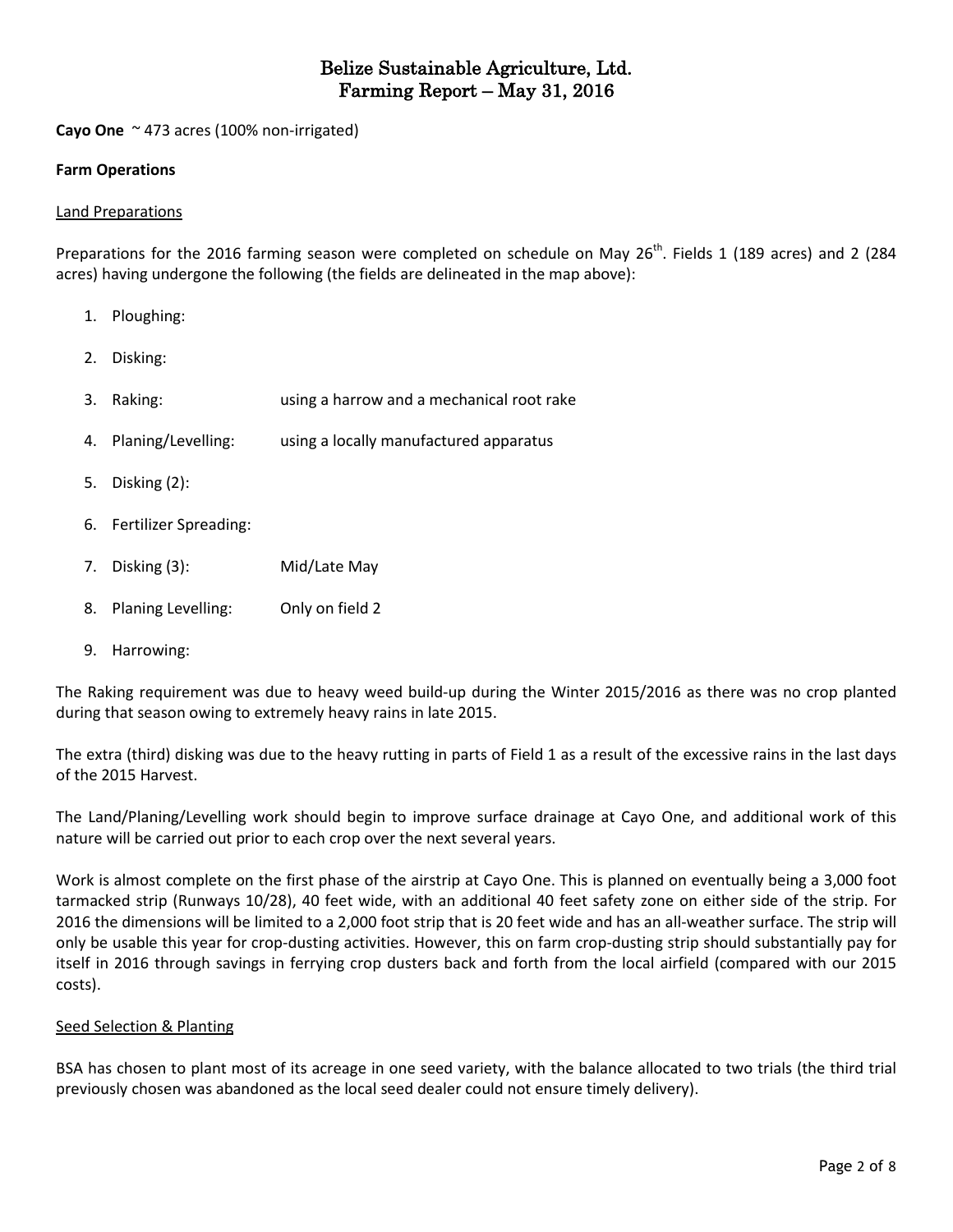Planting began on Saturday May 28<sup>th</sup> and as of May 31<sup>st</sup> Field 2 (284 acres) is fully planted and Field 1 (189 acres) is 35% planted. All Planting should be completed within 24-48 hours, subject to weather and unforeseen mechanical issues

### **429 acres (Part of Field 1 and all of Field 2): DeKalb 7088 @ 27,000 seeds/acre**

This is an excellent wet season selection due to its closed ear and tendency to droop upon drying down.

Germination Test proved at 99% with excellent vigor

See the May  $17<sup>th</sup>$  report for a detailed description.

**22 acres (Part of Field 1): Dow 3383 @ 27,000 seeds/acre**

This is a crystalline variety that is both reasonably fungus resistant as well as drought tolerant. It has rather small kernels and is considered a closed variety meaning the husks onto cob will extend past the end of the cob and not allow entry of water. The cob will also droop as it begins its senescence.

Germination Test proved at 95% with very good vigor

See the May  $17<sup>th</sup>$  report for a detailed description.

#### **22 acres (Part of Field 1): American Seed & Genetics R9000 @ 27,000 seeds/acre**

This seed was developed in Chiapas, Mexico where it has done very well. This variety grows very tall, has a slender but strong stalk, and a large grain. Ideally this corn should be grown under irrigation as it is not very drought tolerant.

Germination Test proved at 96% with very good vigor

See the May  $17<sup>th</sup>$  report for a detailed description.

We will be fertilizing the three trial plots in exactly the same fashion for trial control purposes.

In light of increased consumer interest in non-GMO foods, it is worth noting that all of our corn is non-transgenic, as will be all of our soybeans and edible beans. This may well provide future opportunities for making feeds for the **animal, fish, and shrimp markets that can be sold at premium prices.**

#### Fertilizer Program

We feel it is worth repeating BSA's fertilizer strategy for Cayo One, which is based on multiple goals:

- 1. Test the impact of higher fertilization rates on yields
- 2. Ensure that fertilization is at least 110% of theoretical "maintenance rates"
- 3. Test one plot for higher Nitrogen Applications
- 4. Initiate long term trial of organic worm based soil enrichment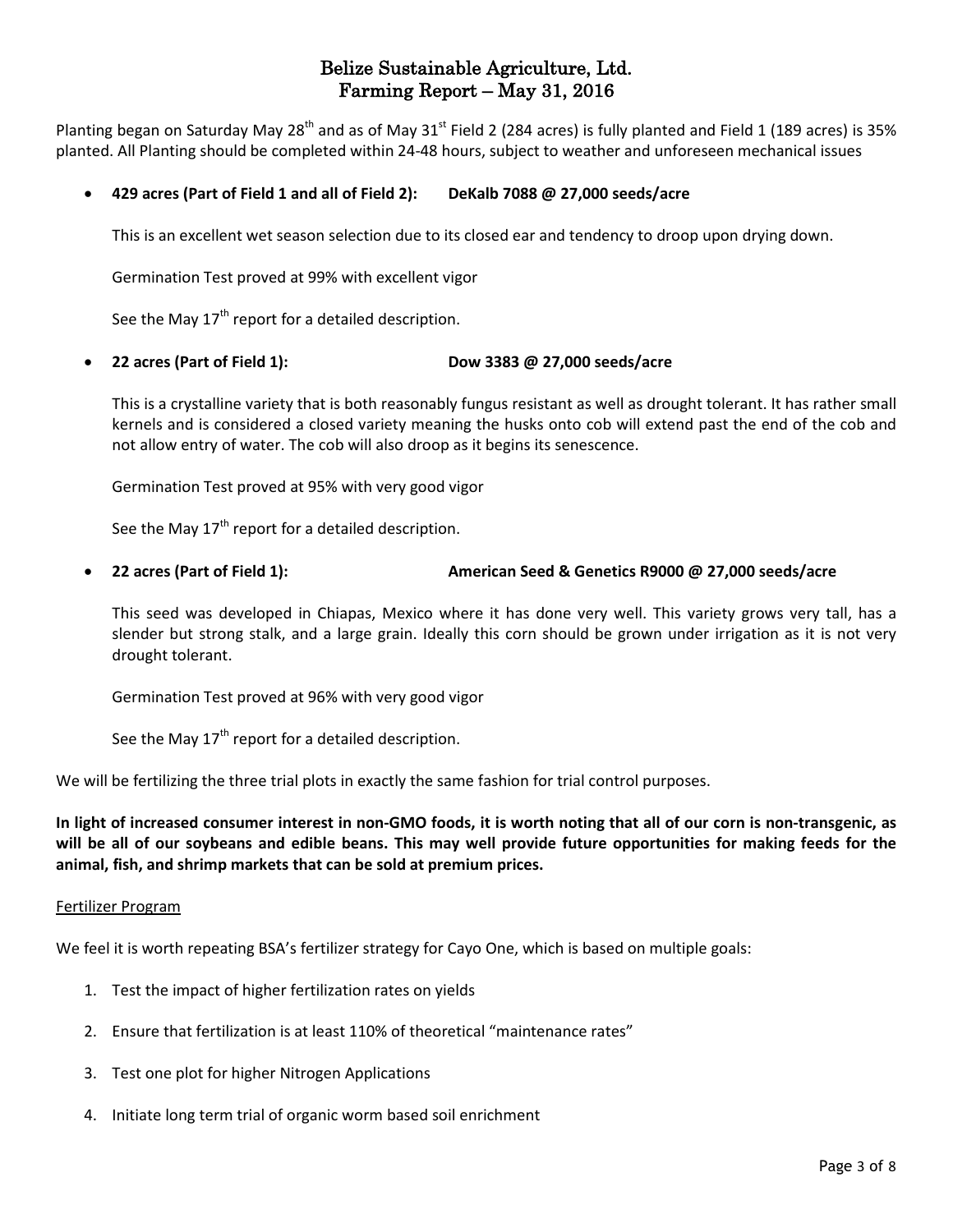Target Yields and Fertilization Rates

### BSA has set a business goal of a weighted average yield of 107 bushels/acre for its Summer 2016 corn crop, which is 6,000lbs./acre or 6.7 mt/Ha. This represents an increase of some 15% over the yields achieved on Field 3 in 2015.

However, CSA has planned to fertilize for a 150 bushel/acre yield (8,400lbs./acre or 9.4 mt/Ha), assuming a minimum fertilization rate of 110% of maintenance levels (the level at which the crop neither adds nor depletes to the soil's fertility). The table below provides an overview of the relevant data:

| <b>Fertilizer Application (lbs./acre)</b> | N        | P   | K  |
|-------------------------------------------|----------|-----|----|
|                                           |          |     |    |
| Base                                      | 44       | 100 | 44 |
| Liquid (fast uptake)                      | 11       |     | 3  |
| Urea                                      | 152      |     |    |
| Foliar                                    | $\theta$ |     |    |
|                                           |          |     |    |
| Total                                     | 207      | 107 | 46 |
|                                           |          |     |    |
| 150 Bushels/Acre Maintenance (lbs./acre): | 188      | 66  | 42 |
|                                           |          |     |    |
| Fertilizer Build / Draw (lbs./acre):      | 19       | 41  |    |
|                                           |          |     |    |
| 110% Fertilization requirement surplus:   |          | 34  |    |

The high Phosphorous build is to adjust for a soil deficiency, which is not uncharacteristic of recently cleared land, identified in soil tests performed at Cayo One.

The fertilization program assumes the following applications:

Base: 330lbs/acre (370Kg/Ha) of 13.3-30.3-13.2-1.8S+Micros to be applied in Mid-May (Now!) by ground

Liquid: 2.0 litres/acre at planting by ground application

Urea: 330 lbs./acre (370Kg/Ha) of 46% N divided into 3 aerial applications at days 20, 35, and 55 after planting

Foliar: 1 litre/acre divided into 2 aerial applications at days 30 and 60 after planting

Trial: Vermiplex Soil Enhancer on ~100 acres of DK-7088 on Field 1 @ 4L/acre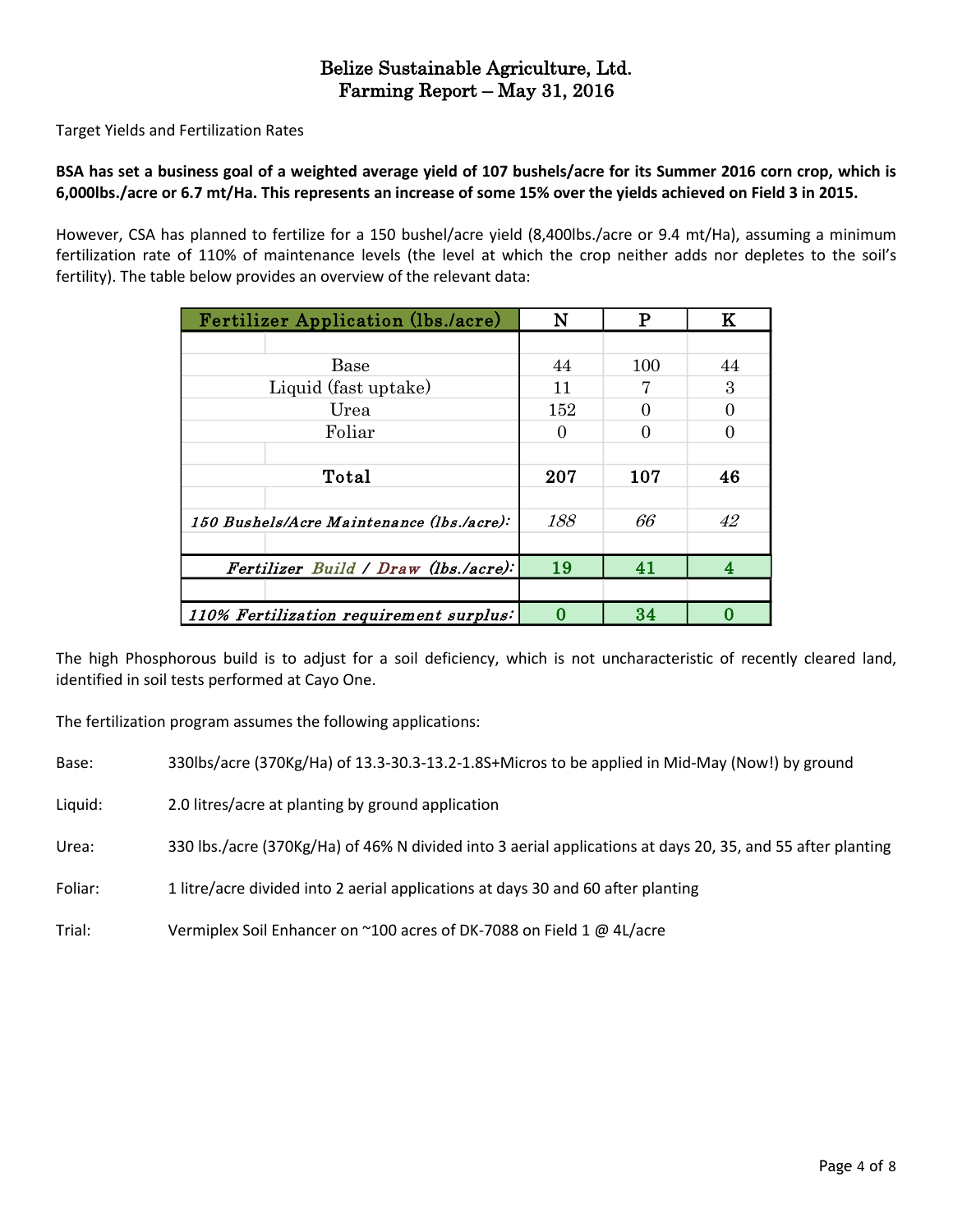

Cayo One Northerly view day before planting - May 27, '16



Cayo One Easterly view with new airstrip – May 27, 2016



Base Fertilizer loading into spreader – May 20, 2016



Airstrip preparation – May 20, 2016



Field 2 Planting last few acres – May 31, 2016



DK 7088 Germination test at 64 hours: 99%! – May 27, '16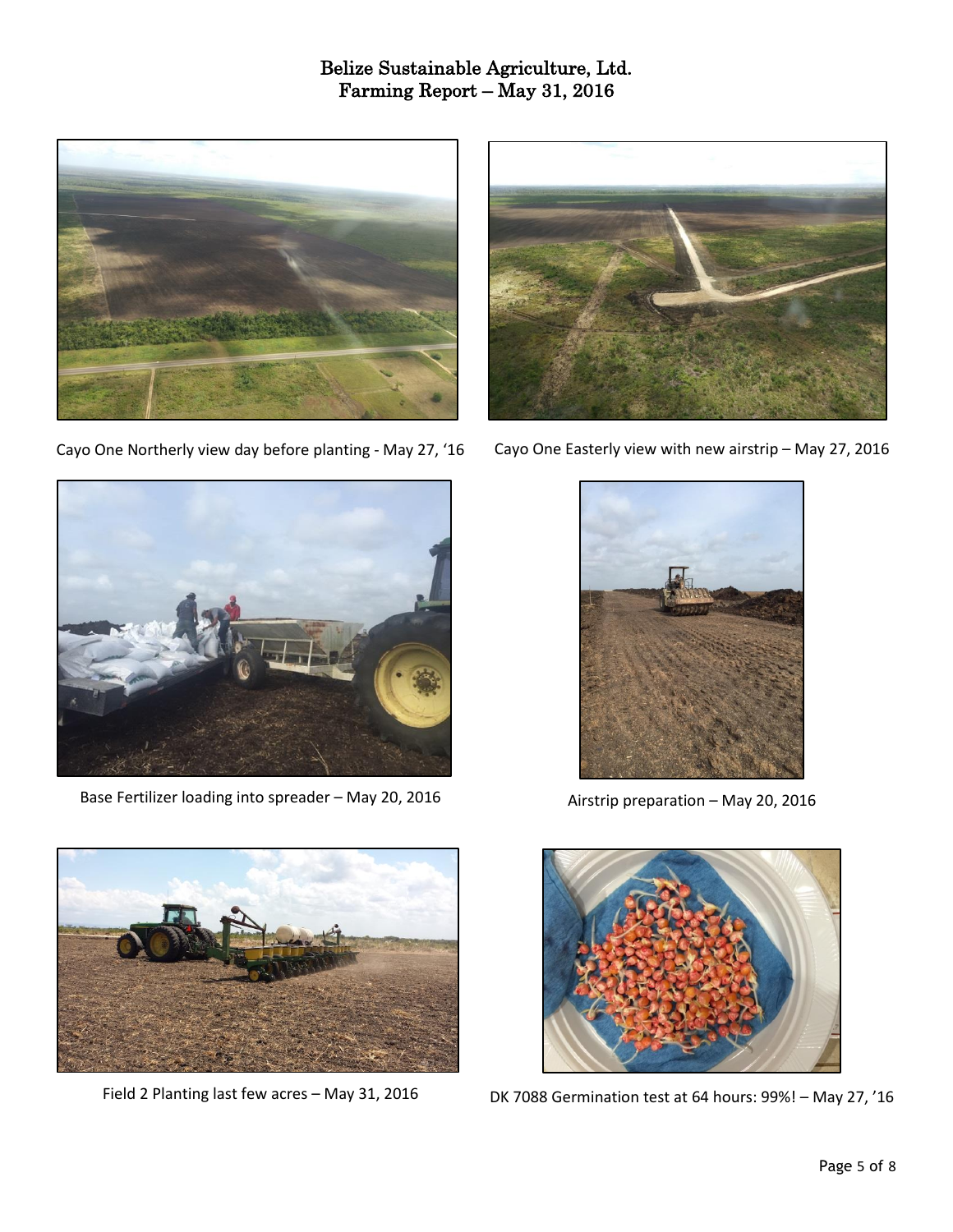#### **Market Conditions and Conclusion**

Grain prices remain unchanged in Belize since the May  $17<sup>th</sup>$  report, notwithstanding the recent improvement in global prices. They have remained mostly stable over the five months since the end of the 2015 harvest, once again with the exception of weaker soybean prices.

#### Corn

Corn volumes in storage continue to be seen as adequate to meet needs until the summer 2016 corn crop is harvested. Belize's corn price of BZD 28.00-30.00/cwt (USD 310-330/mt) remains high compared to CBOT/World market prices, although once again it is important to remember that total demand at these price levels is limited. Regional prices (e.g. Guatemala, Salvador, etc.) for the forthcoming crop are settling in a Belize FOB equivalent of USD 260-280/mt. This is still a high price compared to the USD 165/mt level currently quoted by the USDA for corn FOB US Gulf Ports.

We continue to hear anecdotal reports that corn plantings in Belize will be lower this season as farmers are beginning to diverting acreage to sugar cane (Cayo District) and Soybeans (Orange Walk District). Local grain cooperatives continue to seek commitments and expect the summer 2016 corn crop to produce net prices to farmers in the USD 7.84-8.40/bushel (USD 310-330/mt) range.

#### Soybeans

Soybeans in Belize remain unchanged in price, with expectations continuing to be for increased plantings. Soybeans continue to sell in the range of BZD 45.00-50.00/cwt (USD 500-550/mt), compared with last fall's BZD 55.00-60.00/cwt (USD 605-655/mt). Recent increases in global soybean prices have led some Belize farmers to look for a local price increase, but given that current levels still represent a substantial premium to global markets we believe this is for the moment an unlikely outcome.

### Rice

Rice continues to be a very good option for Belize farmers, but they must have fields that are properly designed and irrigated. The recent very dry weather in Orange Walk district (no rain for 8 weeks) will have meant that any nonirrigated rice crops will have been lost. Prices for rough/paddy rice remain stable at BZD 45.00/cwt (USD 495/mt), which continues to be a high premium relative to global market prices (USD 275/mt).

#### Edible Beans

Edible beans are experiencing an improvement in fundamentals, as sales of the 2016 crop have finally begun to pick up now that remaining 2014 and 2015 inventories are sold. Most bean varieties are still hovering around the USD 45.00 per cwt level FOB Belize, which is an improvement over 2015 but still materially lower than 2014 levels.

We continue to look forward to a successful Summer 2016 season, and we are on schedule with land preparations and planting. If weather conditions are more "normal" than in 2015 (we're not asking for good weather, just something *better than terrible weather!), we believe that Cayo One will begin to demonstrate its considerable potential.* Moreover, regional market conditions remain quite buoyant, especially when compared with the current low level of agricultural commodity prices on global markets. Once again, we retain all of our optimism for Belize's remarkable *farming potential!*

Thanks! - Abram Dyck, John Peters, and the Farming Report Editorial Team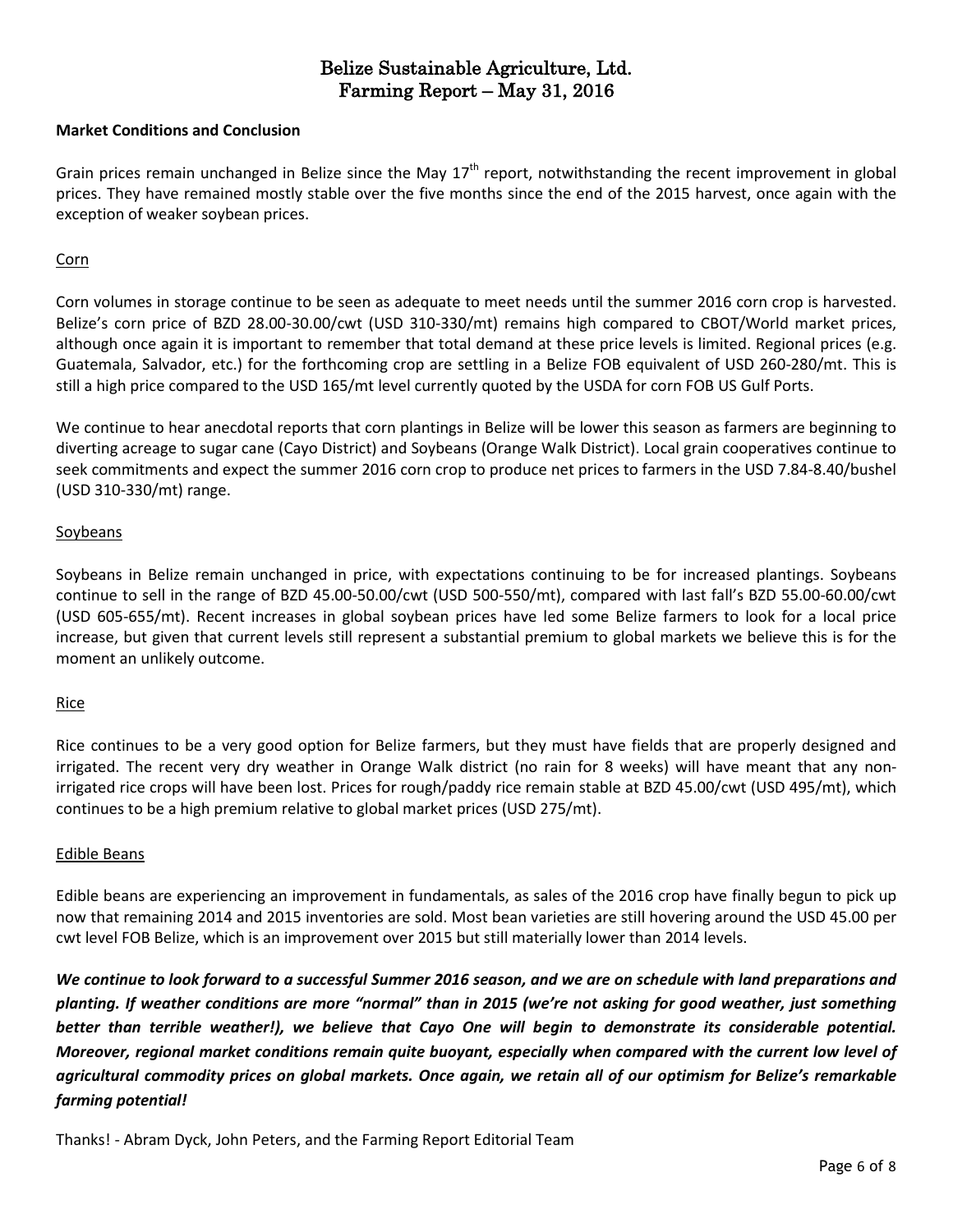| <b>Grower</b> | Location | <b>Field</b><br># | <b>Acres</b> | Irr<br>?     | Soil<br><b>Type</b> | Crop             | <b>Seed Variety</b><br>(count/acre) | Plant<br><b>Date</b> | <b>Stand</b><br><b>Date</b> | <b>Fertilizer</b><br>Program<br>(For full details of<br>applications, refer<br>to Lot Records)                             | <b>Comments</b>                                                                                                                     |
|---------------|----------|-------------------|--------------|--------------|---------------------|------------------|-------------------------------------|----------------------|-----------------------------|----------------------------------------------------------------------------------------------------------------------------|-------------------------------------------------------------------------------------------------------------------------------------|
| <b>BSA</b>    | Cayo One | 1a                | 129          | $\mathsf{N}$ | <b>Black</b>        | Corn<br>(Yellow) | DeKalb 7088<br>27,000               | June<br>1?           | ?                           | <b>Base</b><br>13.3-30.3-13.2-1.8S<br>330lbs/acre<br>Liquid<br>Aporte-M<br>2L/Acre<br><b>TRIAL</b><br>Vermiplex<br>4L/Acre | Land Preparation underway<br>May 1, 2016; continues May<br>17, 2016 under good<br>conditions; finished May 23.<br>Planting June 1?  |
| <b>BSA</b>    | Cayo One | 1 <sub>b</sub>    | 22           | $\mathsf{N}$ | <b>Black</b>        | Corn<br>(Yellow) | Dow<br>3383<br>27,000               | May<br>31            | ?                           | Base<br>13.3-30.3-13.2-1.8S<br>330lbs/acre<br>Liquid<br>Aporte-M<br>2L/Acre                                                | Land Preparation underway<br>May 1, 2016; continues May<br>17, 2016 under good<br>conditions; finished May 23.<br>Planted May 31    |
| <b>BSA</b>    | Cayo One | 1 <sub>c</sub>    | 22           | N            | <b>Black</b>        | Corn<br>(Yellow) | ASG<br>R9000<br>27,000              | May<br>31            | ?                           | Base<br>13.3-30.3-13.2-1.8S<br>330lbs/acre<br>Liquid<br>Aporte-M<br>2L/Acre                                                | Land Preparation underway<br>May 4, 2016; continues May<br>17, 2016 under good<br>conditions; finished May 23.<br>Planted May 31.   |
| <b>BSA</b>    | Cayo One | $\overline{2}$    | 284          | $\mathsf{N}$ | <b>Black</b>        | Corn<br>(Yellow) | Dekalb 7088<br>27,000               | May<br>28-31         | $\overline{?}$              | <b>Base</b><br>13.3-30.3-13.2-1.8S<br>330lbs/acre<br>Liquid<br>Aporte-M<br>2L/Acre                                         | Land Preparation underway<br>May 4, 2016; continues May<br>17, 2016 under good<br>conditions; finished May 27.<br>Planted May 28-31 |